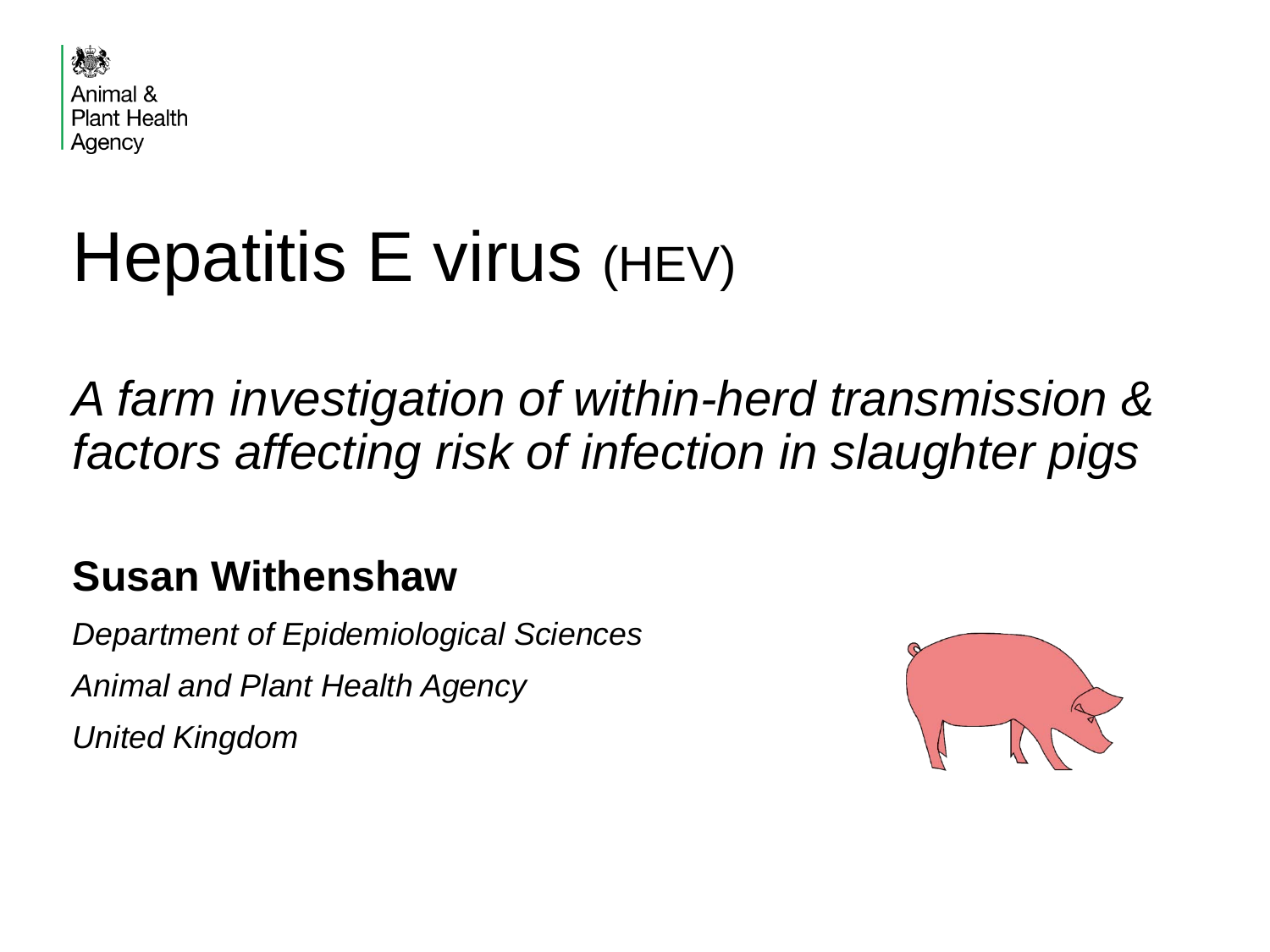

# **HEV in UK pigs**

### Recent emergence of zoonotic swine-associated HEV in Europe

- $\triangleright$  Widespread in UK pig herds
	- Seroprevalence @ slaughter **92.8% (Grierson et al. 2015)**
- Unknown infection sources, environmental persistence
- $\triangleright$  No effective pig vaccine in UK



### **Preventing infection difficult**

- $\triangleright$  Pigs naturally overcome infection
	- Active infection @ slaughter **20.5% (Grierson et al. 2015)**
- $\triangleright$  How to increase proportion of pigs overcoming infection before slaughter?

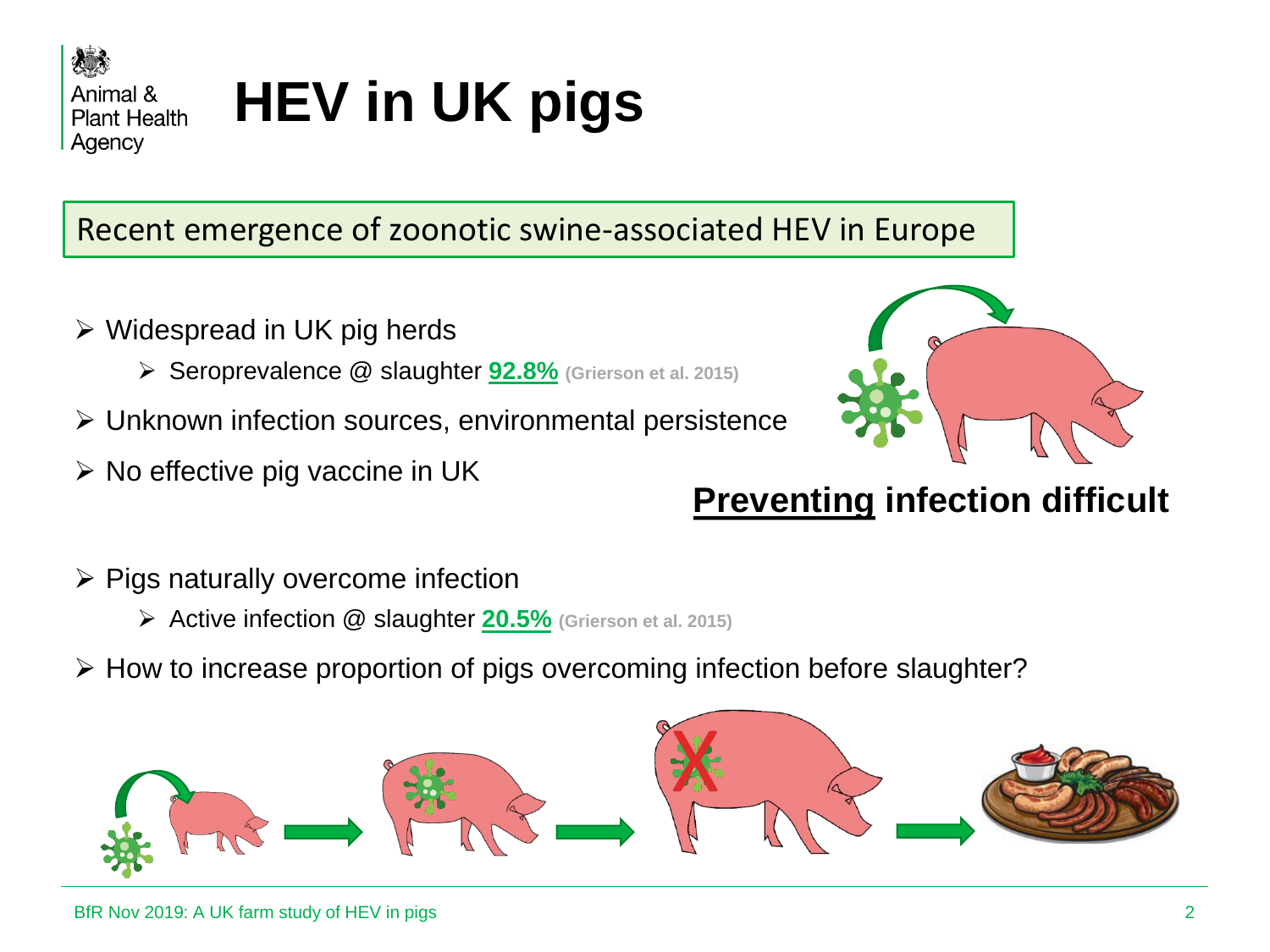

1. Investigate presence of HEV on farm over time

2. Investigate environmental sources of HEV on farm



3. Observe infection dynamics in a cohort over time

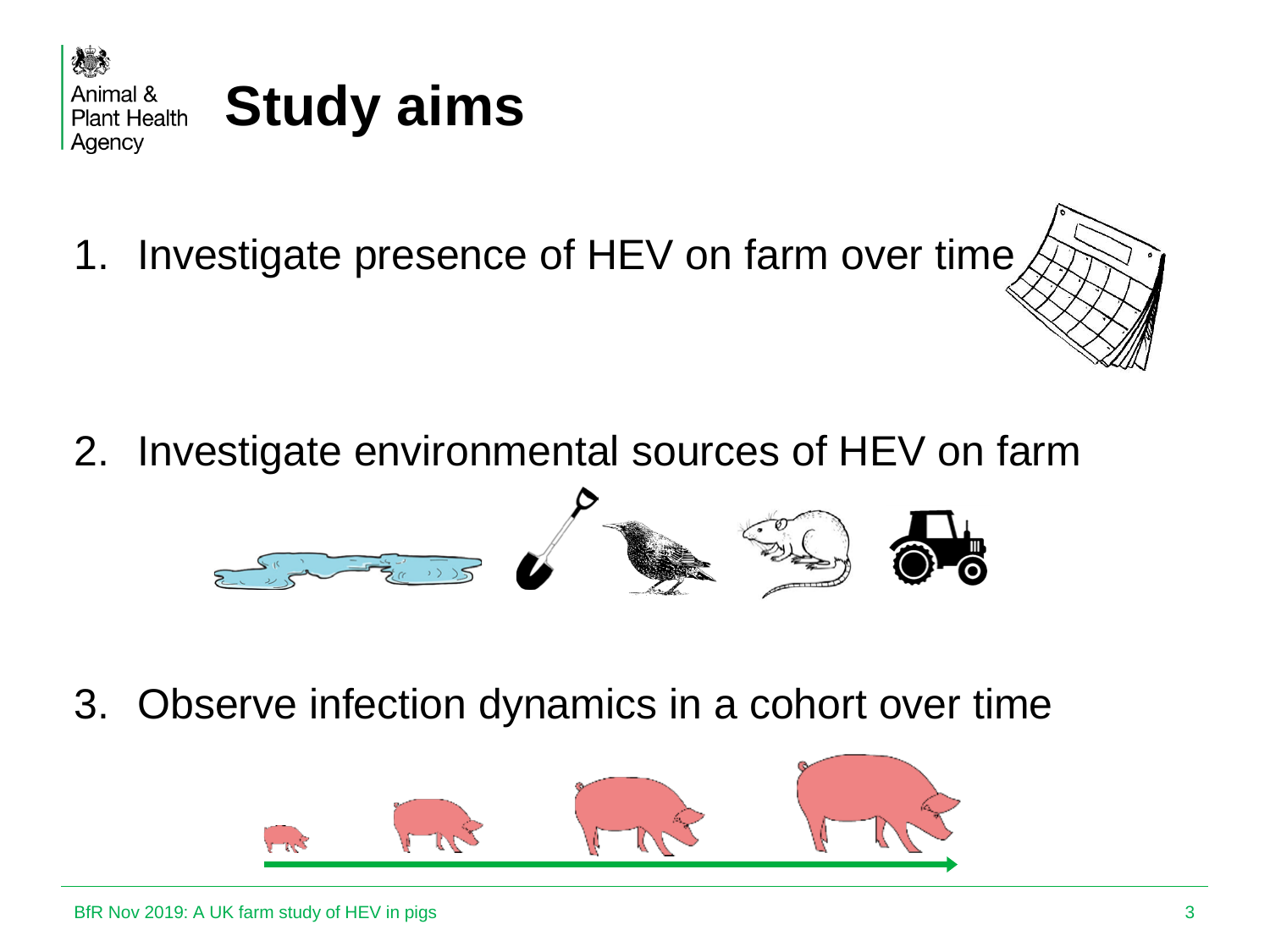

# **The farm**

- Farrow-To-Finish
- Indoor
- Weekly farrowing, crates
- $\triangleright$  Rear all replacement gilts
- Multiple buildings per stage
- **Mixing** throughout rearing

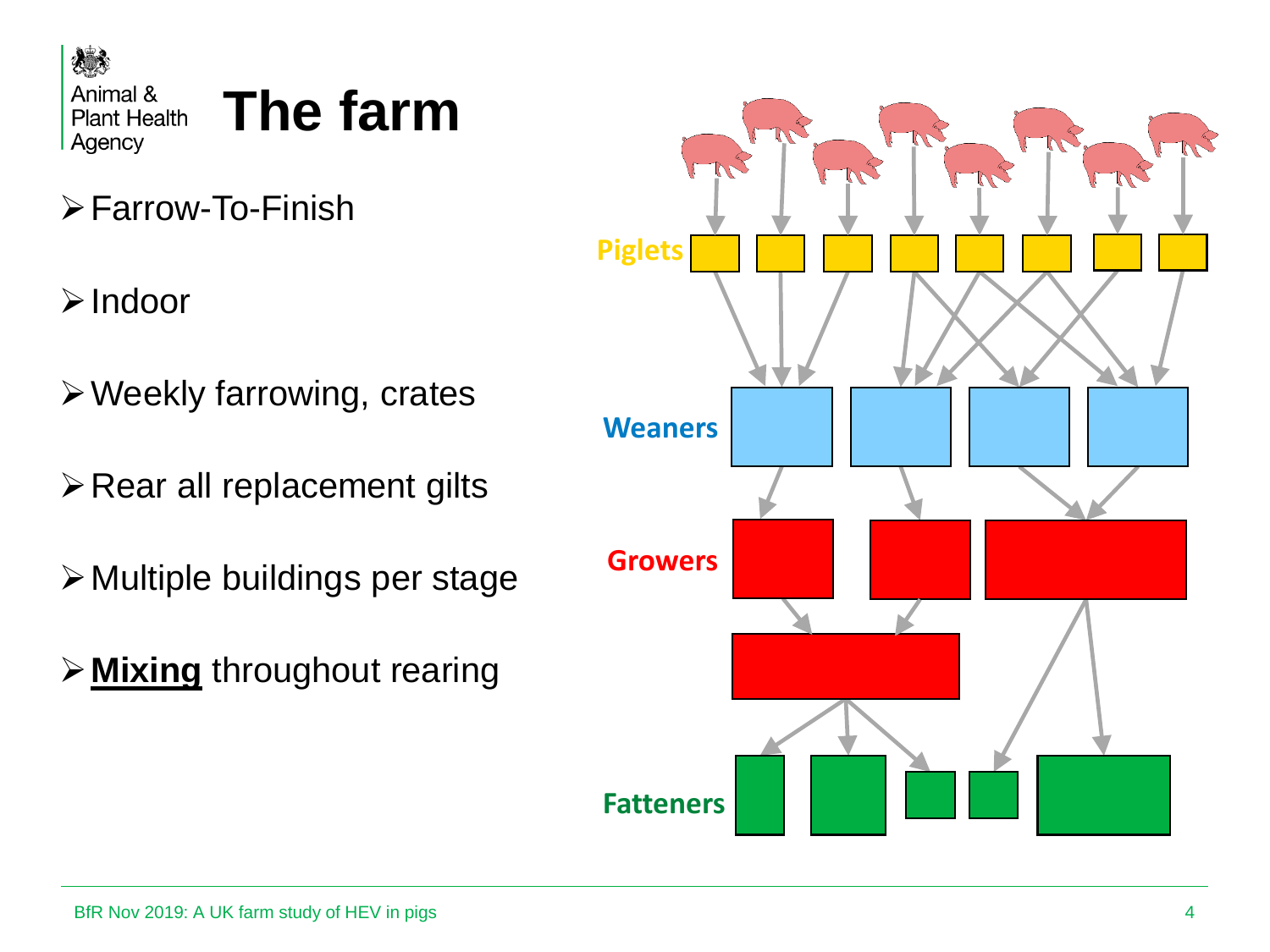# **Sampling strategy**

*Cohort age*

 *Pre-farrowing Pre-weaning Weaners Growers Fatteners*

Animal & **Plant Health** Agency

 $\geq 5$  visits

> Individual floor faecal samples, tested for HEV RNA by qPCR

- $\triangleright$  Samples from all cohort pens
- $\triangleright$  All non-cohort grower and fattener pens
- $\triangleright$  Samples from the farm environment



4 weeks 12 weeks 12 weeks 22 weeks 22 weeks 22 weeks



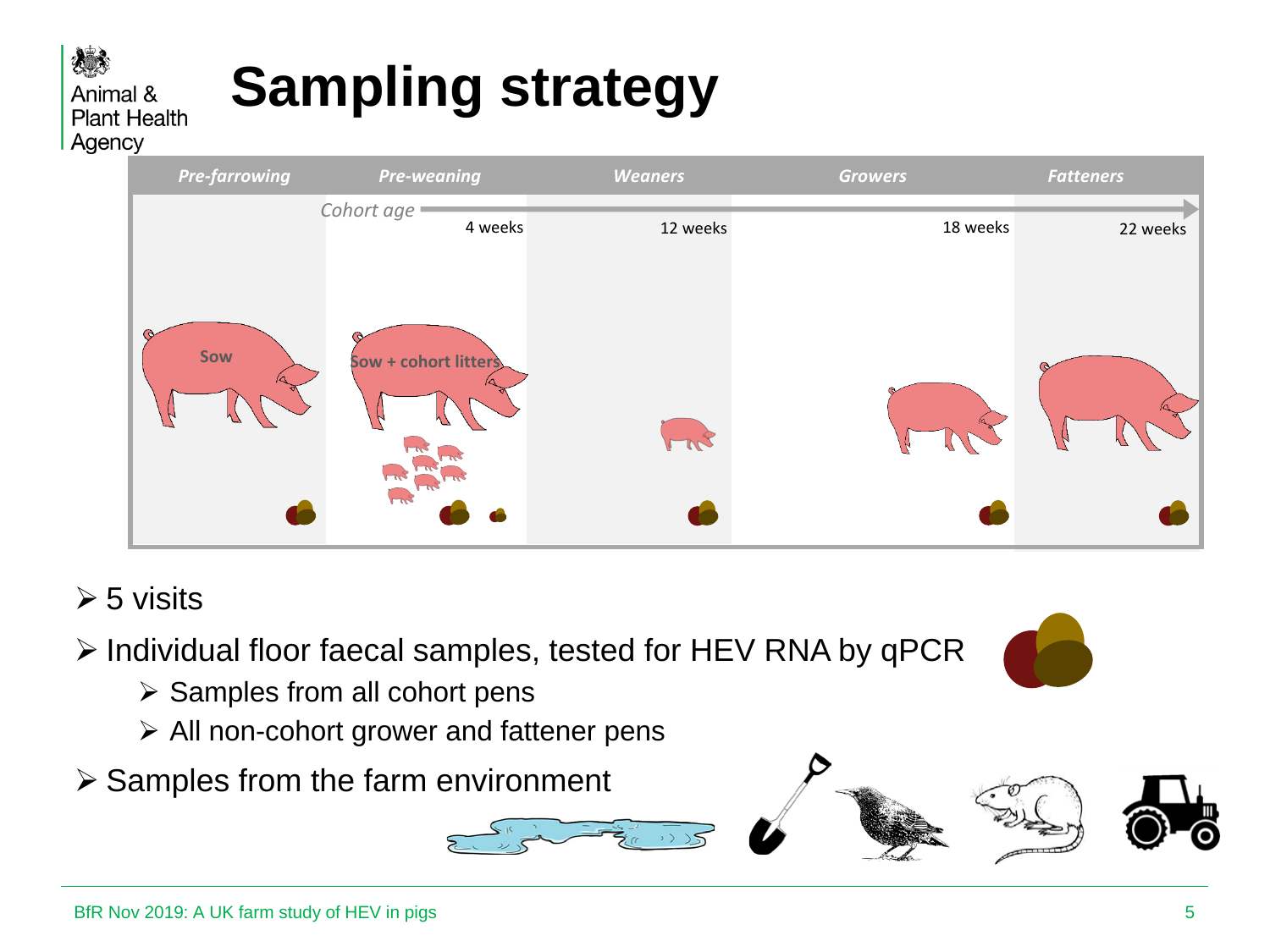



#### **HEV prevalence HEV concentration** $1.0 -$ 20  $0.8$ Log HEV copy number per gram  $15$ HEV prevalence  $0.6$ ┯  $\top$  $10$  $0.4$  $\mathbf{I}$ حف  $\mathbf{I}$ ┰ ட் 5  $0.2$ **Growers**  $\mathbf 0$ Fatteners  $\mathcal{C}^{\mathcal{A}}$  $0.0$ Visit 1 Visit 3 Visit 4 Visit 5 Visit 1 Visit 3 Visit 4 Visit 5 (May) (July) (Aug) (Oct) (May) (July) (Aug) (Oct)

BfR Nov 2019: A UK farm study of HEV in pigs 6  $\,$  6  $\,$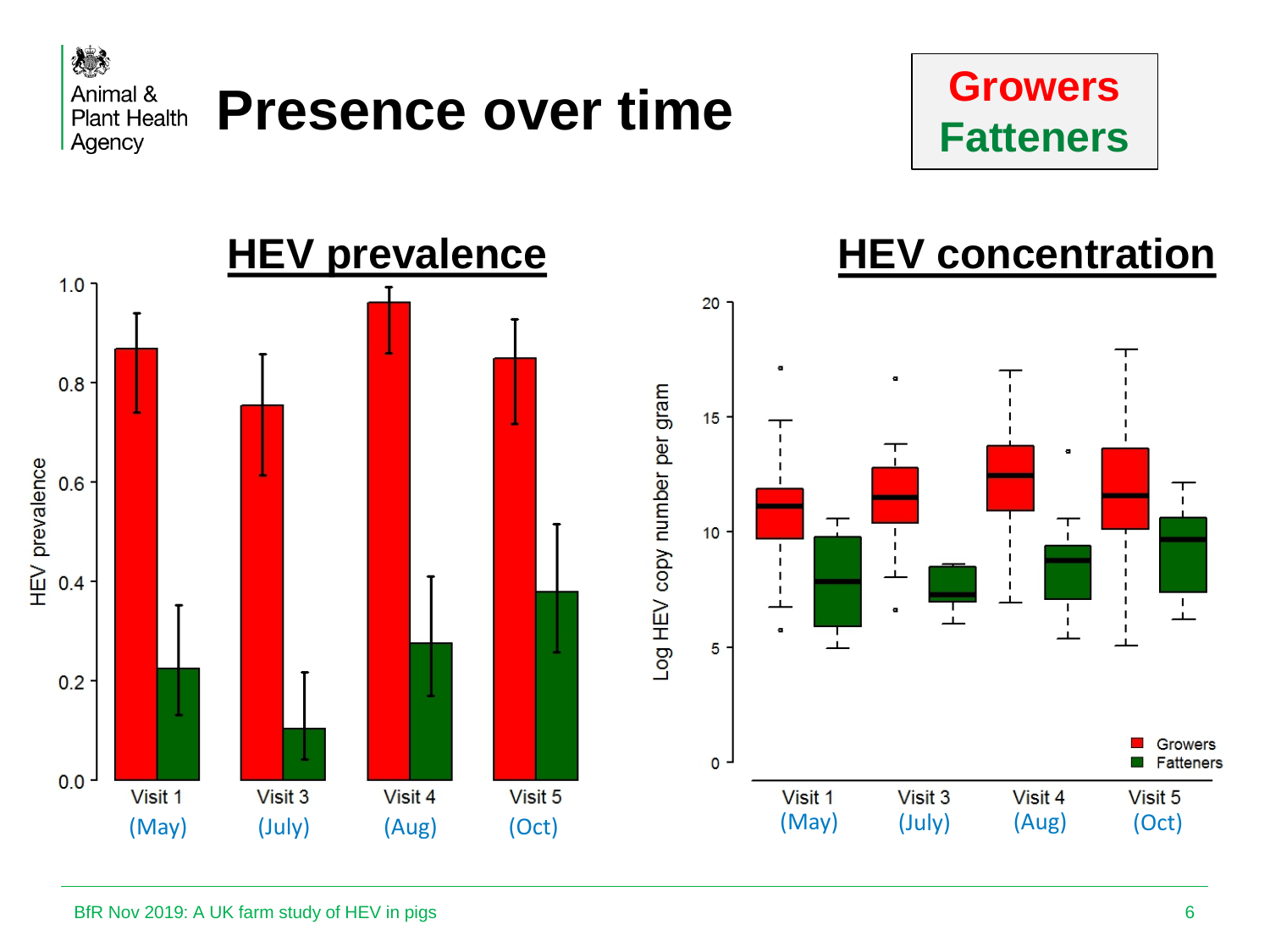#### 爆 Animal & **Plant Health** Agency

# **HEV widespread in the farm environment**

| <b>Sample type</b>    | <b>Farrowing</b> |      |       | Weaners Growers Fatteners | <b>General</b> | <b>Total</b> |
|-----------------------|------------------|------|-------|---------------------------|----------------|--------------|
| Standing water        | 0/2              |      | 7/7   | 4/4                       | 2/2            | 13/15        |
| <b>Rodent faeces</b>  |                  | 1/2  | 0/1   | 1/3                       | 0/1            | 2/7          |
| Wild bird faeces      |                  | 0/4  |       |                           |                | 0/4          |
| Domestic dog faeces   |                  |      | 0/1   |                           |                | 0/1          |
| Farm vehicles         |                  |      |       |                           | 9/10           | 9/10         |
| Outdoor tap           |                  |      |       |                           | 0/3            | 0/3          |
| Pig herding boards    |                  | 1/1  | 1/1   | 1/1                       |                | 3/3          |
| Ear tagger            | 0/1              |      |       |                           |                | 0/1          |
| Mucking out tools     | 1/1              | 0/1  | 2/2   | 1/3                       |                | 4/7          |
| Indoor dust           | 1/1              |      |       | 2/3                       |                | 3/4          |
| Indoor walkways       |                  | 1/1  |       |                           |                | 1/1          |
| <b>Feed shovel</b>    |                  | 1/1  |       |                           |                | 1/1          |
| Drinkers/feeders/toys |                  | 3/3  |       | 1/4                       |                | 4/7          |
| <b>Cleaned pens</b>   |                  |      | 3/3   |                           |                | 3/3          |
| Total                 | 2/5              | 7/13 | 13/15 | 10/18                     | 11/16          | 43/67        |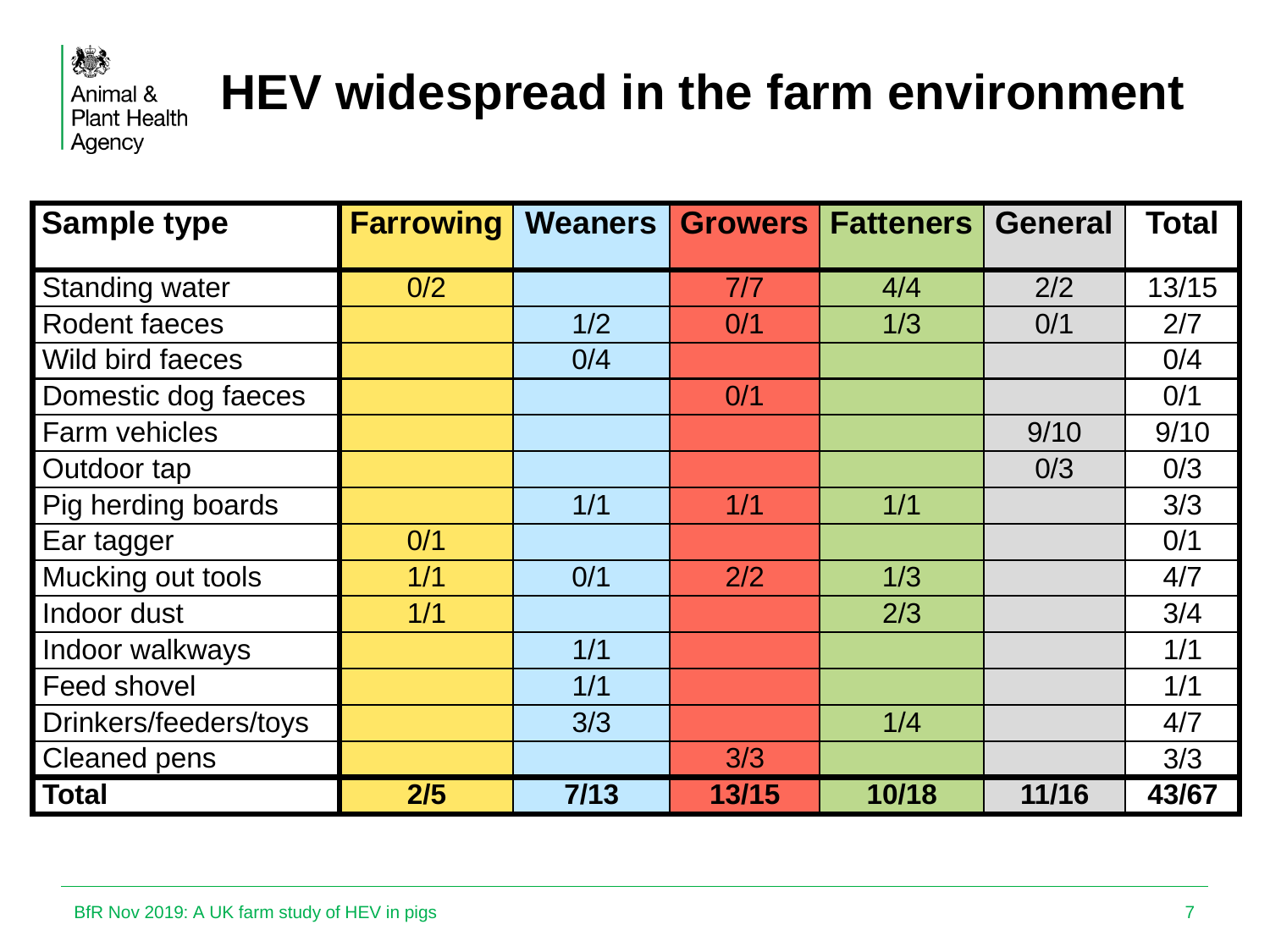### Animal & **Plant Health** Agency

## **Infection dynamics in a cohort**



|       | Sows   Piglets |       | Weaners   Growers   Fatteners |      |
|-------|----------------|-------|-------------------------------|------|
| 0/75  | 0/98           | 18/70 | 53/53                         | 2/26 |
| $0\%$ | $0\%$          | 26%   | $100\%$                       | 8%   |

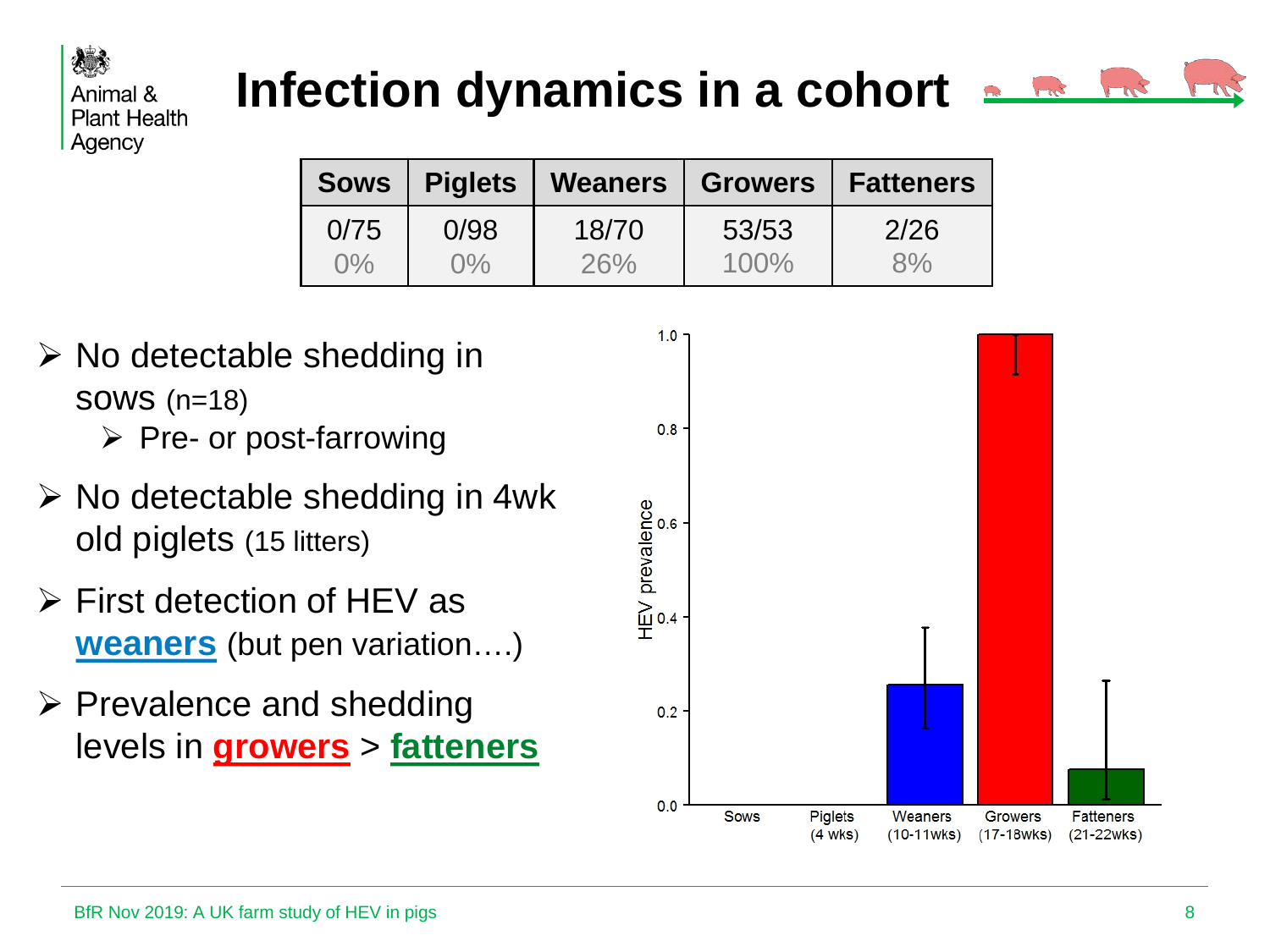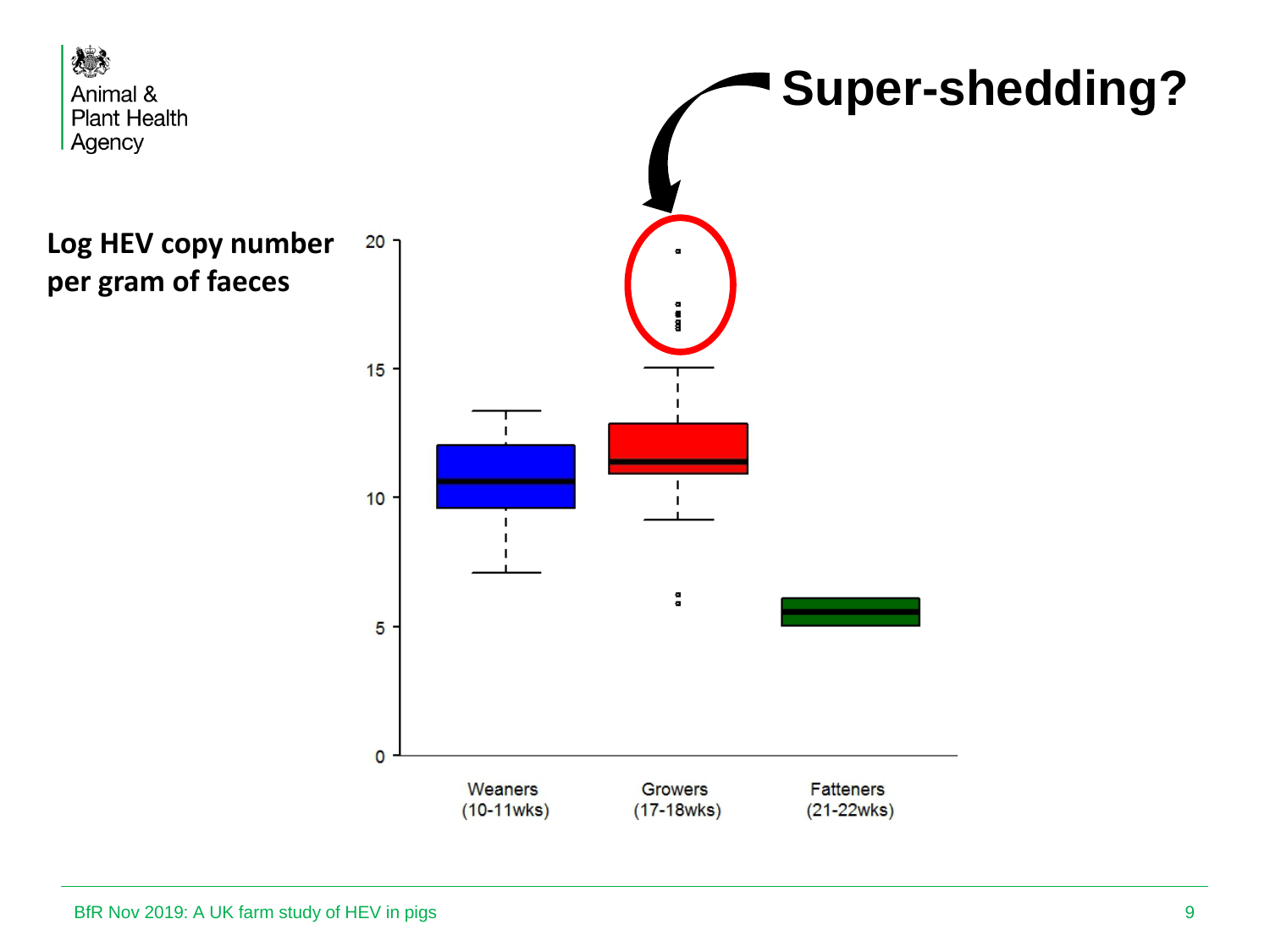

# **Weaner variation in HEV presence**

- $\triangleright$  HEV detected in only 2/7 groups
- What was different about positive groups?
	- 1. Pigs weaned earlier
	- 2. More early mixing

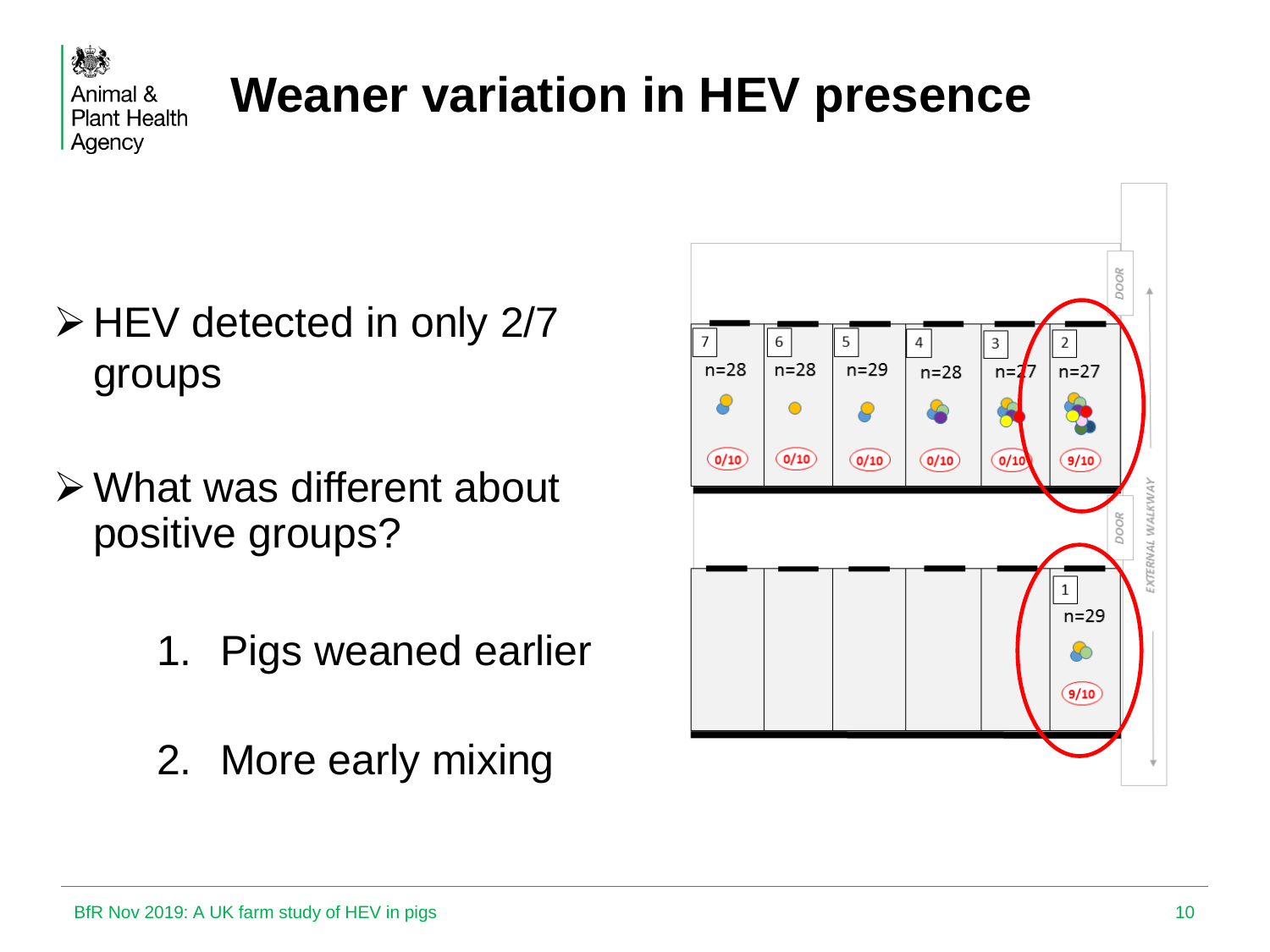

# **Rapid spread of virus within cohort**

1. Large group size, increased pen contamination



2. Deep straw bedding, accumulation of HEV in pen

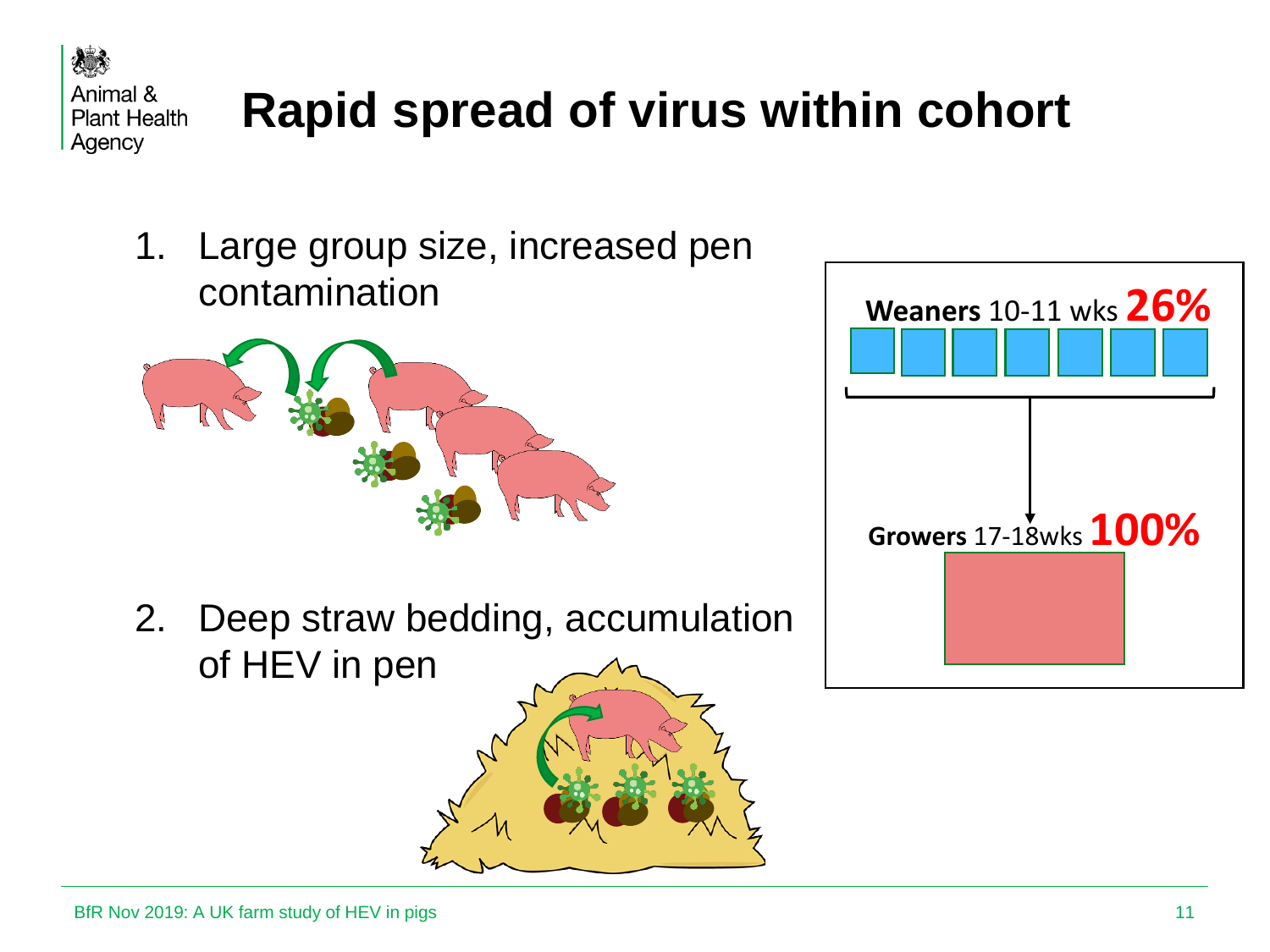

## **Decline in cohort prevalence by slaughter age**

- $\triangleright$  No late-stage mixing
- $\triangleright$  Low risk of transmission to naïve pigs?
- $\triangleright$  Low risk of introducing novel strains to the group?

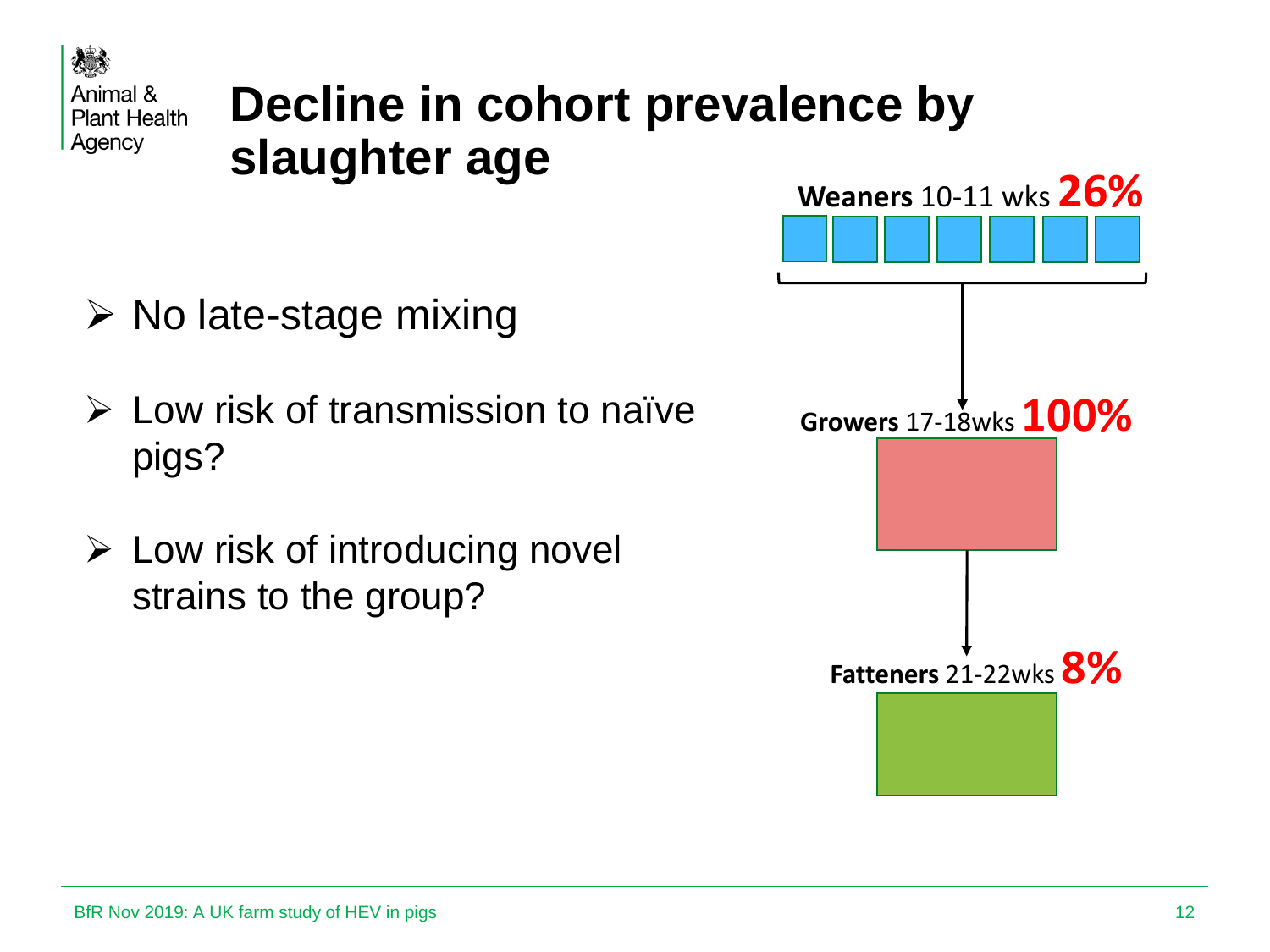

## **But low prevalence in some highly mixed groups too…**

### **HEV prevalence in Fatteners @ Visit 5**

- $\triangleright$  Within-farm exposure high throughout rearing
- $\triangleright$  Few naïve pigs remain by slaughter age?
- $\triangleright$  Differences between buildings due to age differences?

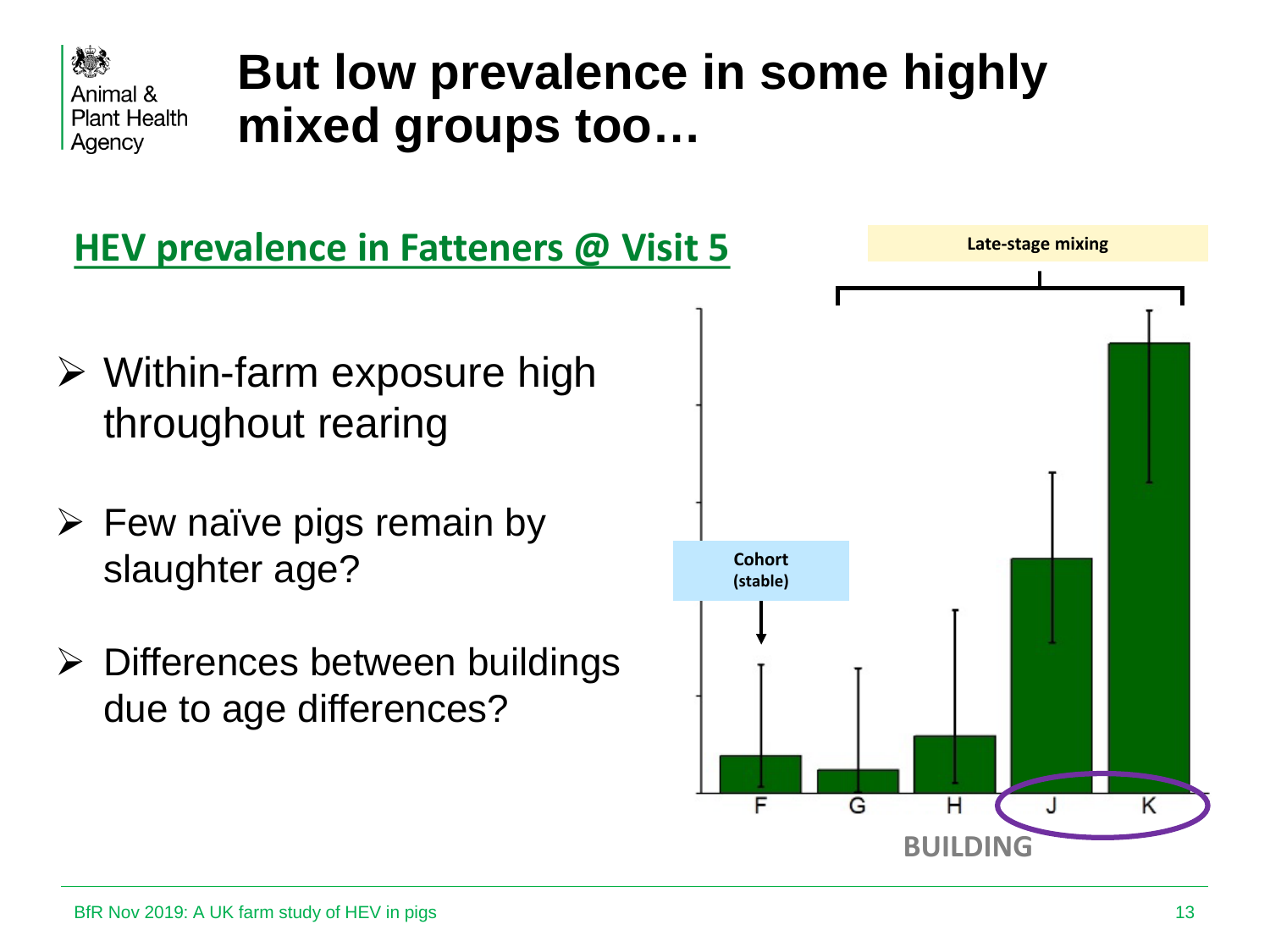

# **Summary**

### **1. Investigate trends in presence and persistence of HEV**

- $\triangleright$  Continuous presence on farm over the study period
- $\triangleright$  Little change in overall prevalence in growers and fatteners

### **2. Investigate environmental sources of HEV on farm**

 $\triangleright$  Widespread in environment

### **3. Follow a single cohort from pre-weaning to slaughter age**

- $\triangleright$  No shedding detected in farrowing sows
- $\triangleright$  No shedding detected in young piglets and most weaners
- $\triangleright$  Infection probably first entered cohort at weaner stage ?? Timing ~ Susceptibility (maternal Ab) and Exposure (mixing of pig sources)
- $\triangleright$  Rapid spread once present
	- ?? Facilitated by accumulation of the virus within the pen environment
- $\triangleright$  Decline in prevalence by slaughter age Hope for developing on-farm control strategies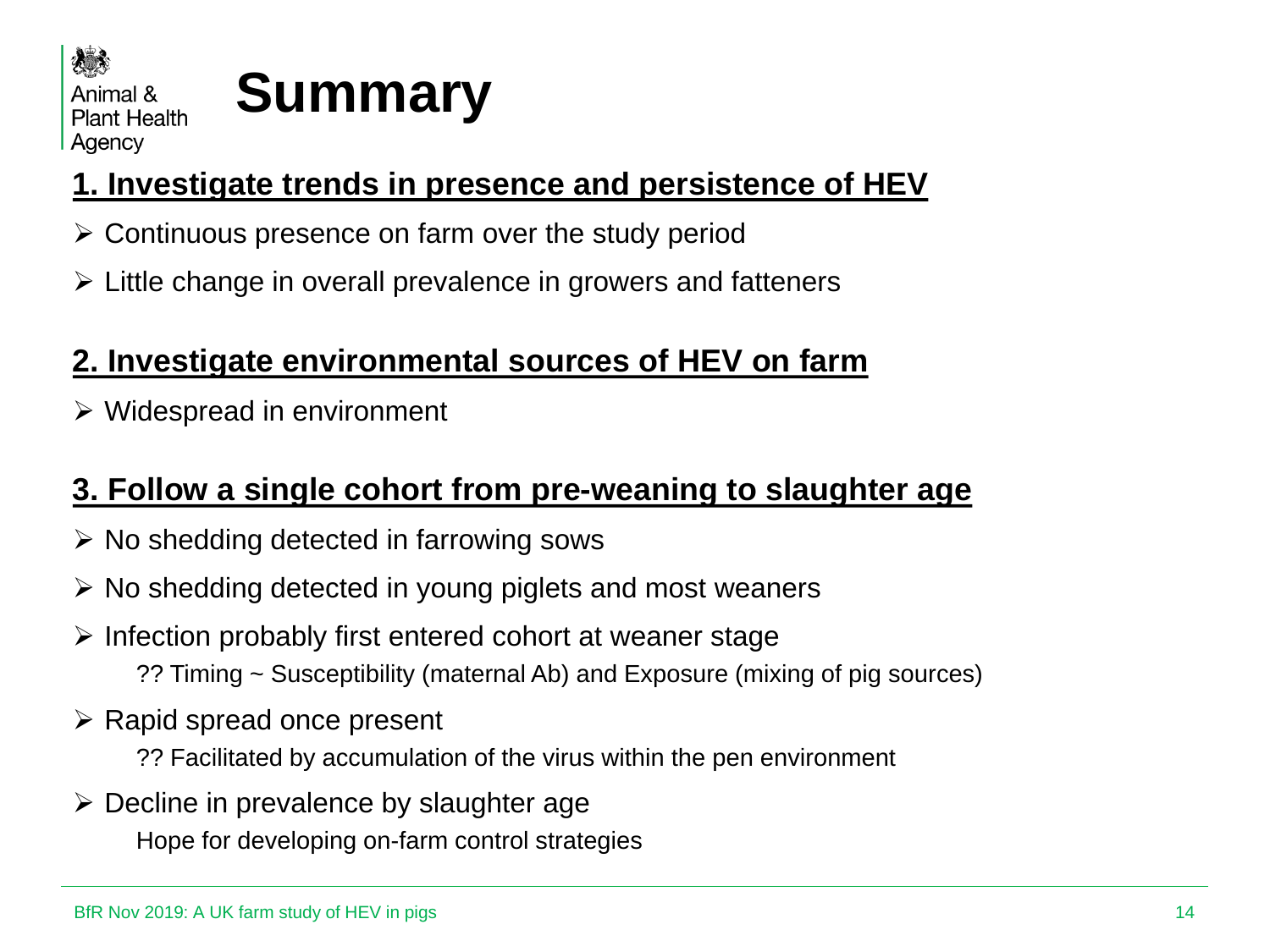

# **Acknowledgements**

- APHA colleagues:
	- Richard Smith (Dept. of Epidemiological Sciences)
	- Rob Davies, Francesca Martelli (Dept. of Bacteriology)
	- Sylvia Grierson, Bhudipa Choudhury, Falko Steinbach (Dept. of Virology)
- Farmer
- DEFRA funding under project CR2000B

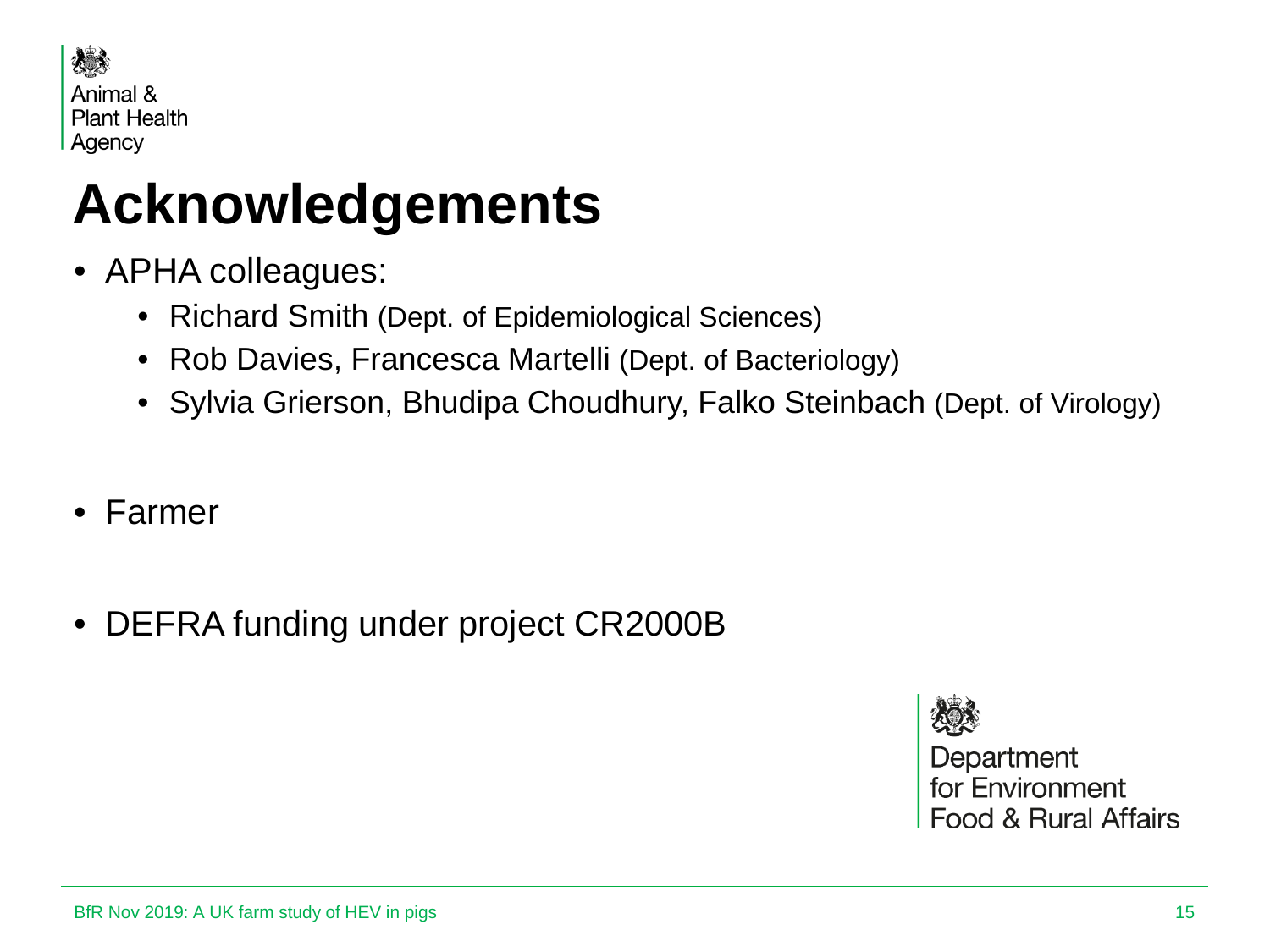

#### **HEV presence**

#### **HEV concentration**

|                       | β       | S.E. | р          | OR (95% C. I.)      |
|-----------------------|---------|------|------------|---------------------|
| Intercept             | $-1.22$ | 0.26 | $< 0.001*$ |                     |
| Pig stage             |         |      |            |                     |
| <b>Ref: Fatteners</b> |         |      |            |                     |
| <b>Growers</b>        | 3.07    | 0.27 | $< 0.001*$ | $21.6(13.1 - 37.1)$ |
| <b>Visit number</b>   |         |      |            |                     |
| Ref: Visit 1          |         |      |            |                     |
| Visit 3               | $-0.81$ | 0.35 | $0.02*$    | $0.45(0.22 - 0.89)$ |
| Visit 4               | 0.49    | 0.34 | 0.15       | $1.64(0.84 - 3.24)$ |
| Visit 5               | 0.53    | 0.32 | 0.10       | $1.70(0.91 - 3.23)$ |

|                       | β    | S.E. | p          | OR (95% C. I.)      |
|-----------------------|------|------|------------|---------------------|
| Intercept             | 7.87 | 0.37 | $< 0.001*$ |                     |
| Pig stage             |      |      |            |                     |
| <b>Ref: Fatteners</b> |      |      |            |                     |
| <b>Growers</b>        | 3.15 | 0.32 | $< 0.001*$ | $23.3(12.5 - 43.7)$ |
| <b>Visit number</b>   |      |      |            |                     |
| Ref: Visit 1          |      |      |            |                     |
| Visit 3               | 0.33 | 0.43 | 0.44       | $1.4(0.6 - 3.2)$    |
| Visit 4               | 1.19 | 0.39 | $0.002*$   | $3.3(1.5 - 7.1)$    |
| Visit 5               | 0.86 | 0.38 | $0.02*$    | $2.4(1.1 - 5.0)$    |

#### Binomial GLM, logit link

#### HEV presence  $\sim$  Pig stage + Visit number

*(interaction not significant: χ2=5.93, df=3, p=0.12)*

ANOVA (HEV-positive samples only)

Factors = Pig stage + Visit number *(interaction not significant: χ2=5.93, df=3, p=0.12)*